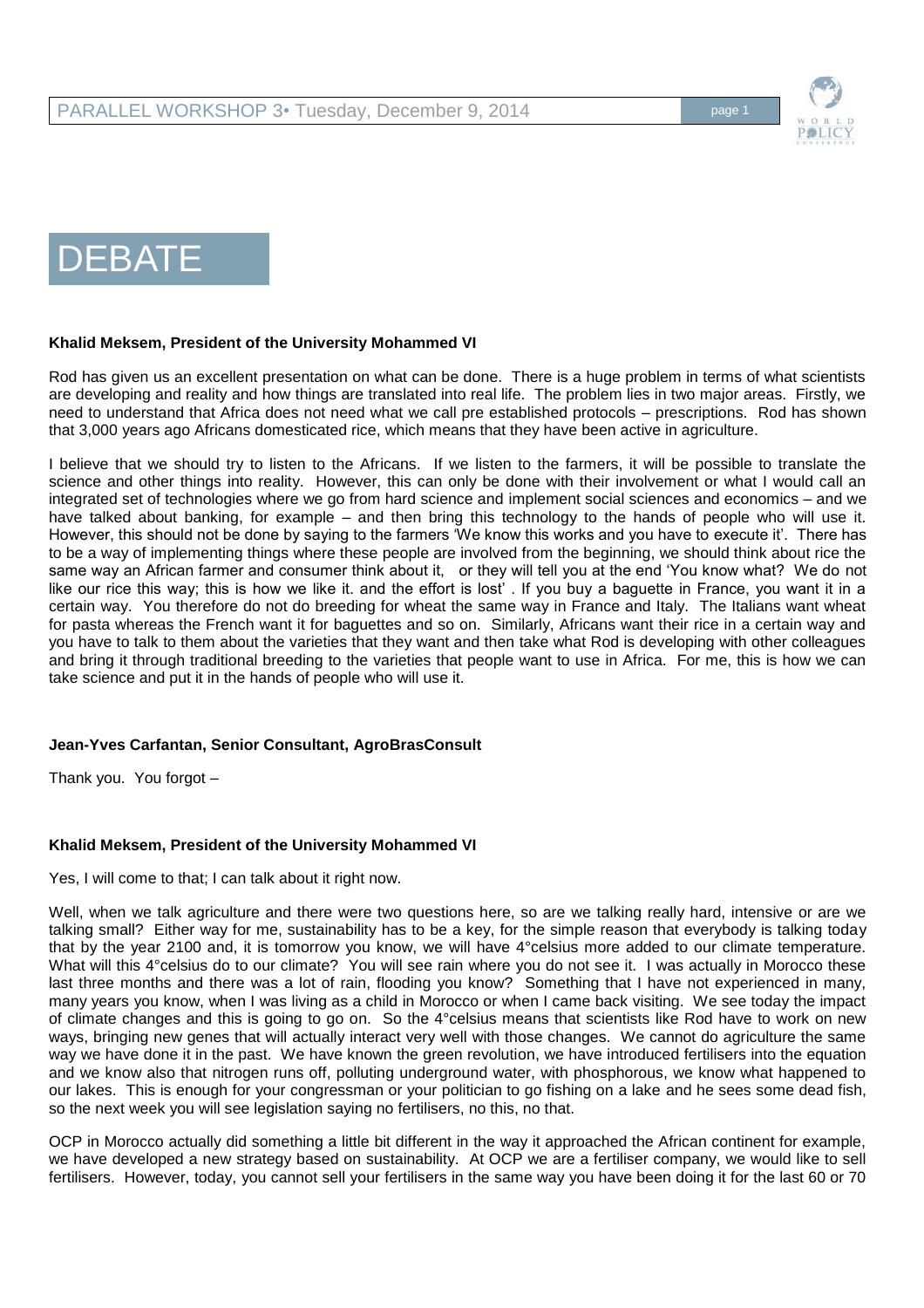

years so, like we were talking before, next generation crops we are talking next generation fertilisers. Those next generation fertilisers, how can you develop them? Well, first you have to do what others do not want to do; invest money in providing something to the locals. So, we have developed in several countries in Africa including Ethiopia, what we call a fertility map. A fertiliser map is where you take the soil and you look at the ingredients that are there, following the results of the test, why are you going to go to the farmer and say, 'You need fertiliser' if his soil is rich enough? So you have to be honest and that is the approach of OCP. Although we would like to sell more fertiliser, 'this is our continent, this is a new way of doing business, let us first develop these fertility maps'. We shared the data with the scientists who are the governmental agencies and everybody over there and guess what happened? To our luck in most of the land where we developed those fertility maps so we have seen a need of phosphorous, a need of certain things but we have seen no need for nitrogen for example or other stuff. So we were able to sell more of our products in certain countries but in a smart way where people know this is what they need. You do not have to sell something else that they dont need, if you need a shirt and you do not need pants, you are not going to buy the pants this is the approach in agriculture. So, try to give people what they really need. Do not use their ignorance in certain ways to try to sell them stuff that they do not need. The approach to agriculture in Africa has to be sustainable, first; secondly, biodiversity is very important. Africa is known for many other things than just rice or wheat, cassava for example, cuccurbitacea and other things. Do not take away from the Africans what they are used to, to bring stuff to them that you would like to sell because you want to make profit. Try to help them bring what they have in a way so that they can actually have a high yield in cassava plants. Help them bring those technologies into crops, legumes, veggies and so on, that they need.

There is another thing that we forget most of the time about Africa, Cucurbitaceae. Does anybody her know what Cucurbitaceae are? It is a family of plants including watermelon and melon that Africans in many countries rely on in their food and it is not something that happened yesterday, but for many years. If we think about watermelon for example, why would Africans take watermelon? In some areas they do not have access to milk, watermelon is very rich in vitamin A, so there it is, this harmony which has been established for thousands of years between humans and mother Nature.

Why do most companies invest in what we call cash crops? Because they want to make a profit. Marginal crops, horticulture crops, legumes, these are really what the Africans need and this is where I think most of the research should be. With that I will open for questions.

#### **Suresh Kumar, Chief Editor of Africaindia.org; Former Head and Director of the Department of African Studies, University of Delhi**

Let me give comments to the different people and the first comment I would like to start by going back to the agriculture and to all those people of the land. On that issue there is more clarification needed on the ownership of land, the land is divided into three parts not one part. One, the colonial part, second is the indigenous part and third is this the new government 2005 onward, the private investment land lease not the land ownership, to be clear. Here I would like to give the example of Zimbabwe. Zimbabwe, after 2008, the value was decreasing, GDP was down but slowly with the agriculture now they are coming up. Particularly in the agriculture sector, Zimbabwe is galloping now because they distributed the land to the farmers and it is coming up. Zimbabwe's GDP in agriculture is growing stronger and stronger day by day and one example of colonial. The second the South Africa you talked about. Yes, there are complications with land redistribution, this is complicated, let us not touch that today. The second, more important thing is the land on the [inaudible,] in different regions, northeast, eastern Africa [inaudible] system, what is that? In that 1) increase of ownership; 2) increase of ownership with the financier rights; 3) collective ownership, what is that, in doing so ownership with the payments right.

For example there are old people, 70 year olds, 75 year olds, who cannot plough in the field so what they do? They give to the youths and on the payments basis are proportional some would be 30:60:40 the crop share. The third collective system is the village has a collective system and they do the agriculture on the common land and share the different systems provided in different countries. The third party, the land lease and here you have given me the direction to share the legal rights to hear different religions, different jobs, they have the legal rights and in most of the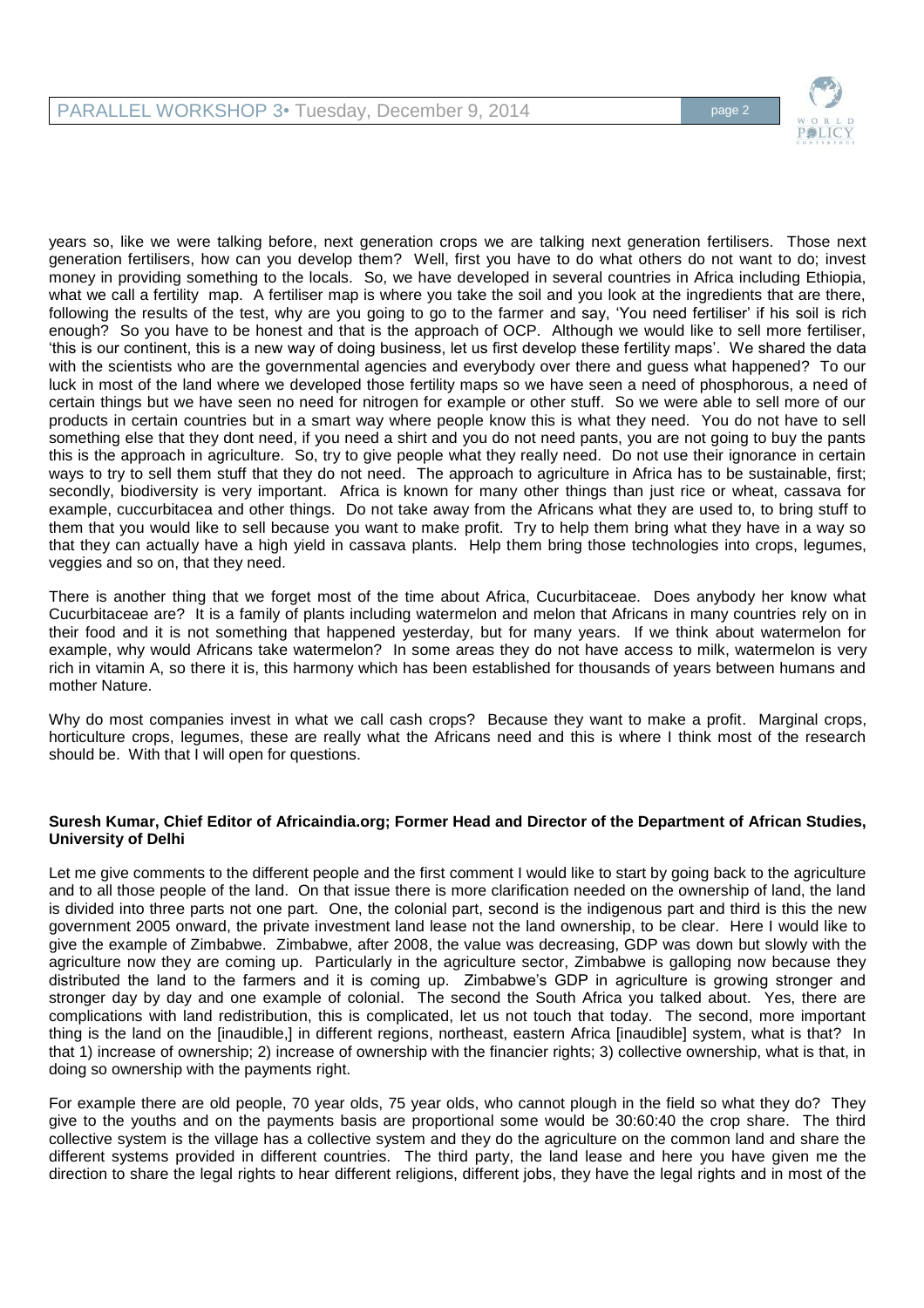

agreements, along with the central government, these [inaudible] committees sit with them and 50 year land lease rights are given to the private companies in the present context. So this is the present system on the land coming through the roads. On paper, it is excellent. My inquiry is, because I do not have any scientific background, my question is that is there any difference between America which is the new Africa right and in your research, one. The more important question is, because it is shared by [inaudible], what are the intellectual property rights? Is it applicable on your research or not because you are going to share those rights with the whole world, that is more important for me. Third, Philippe, regarding something I did [inaudible] in India, on seed, on fertiliser, there is no subsidisation on [inaudible], more important, now there is no subsidisation on power. For agriculture, there is no subsidisation today. So this is one point and the second is yes because India has a large number of people below the poverty line so we have the public distribution system along with that government fixed price of that, that is no incentive to the farmers. I believe they will not produce. I believe they will say, 'No, we will not produce wheat, we will produce cotton, we will get good price. Why produce tomato? No need, no, no, no you will get good price'. So these are the incentives given to the farmer so that they produce the stable food system. Thank you.

# **Jean-Yves Carfantan, Senior Consultant, AgroBrasConsult**

Thank you. Rod would you like to give some answers?

## **Rod A. Wing, Professor, University of Arizona**

Thanks for your specific questions here so with respect to the, what is the difference between our work and the NERICA lines. So the NERICA material has been developed essentially just by conventional breeding purposes so what we have done is essentially sequenced that donor parent of the NERICA lines and now we essentially know where every gene is in their genome so we can more precisely identify genes that can contribute to agriculture of NERICA lines.

In terms of intellectual property, the genomes that we have produced, they are all in the public domain and we do not have any intellectual property rights to that information which is a policy of the National Science Foundation. However, if we use the genomes to discover an important trait, let us say a gene and the function of that gene, there are opportunities to patent such traits, but we are trying to stay away from that. I guess the one point I want to make is that we are going to have this additional two to three billion people on the planet in less than 50 years and we have to work together as a community to help solve this problem and having to deal with intellectual property is really a waste of time. It puts up a lot of roadblocks and that is a really big problem that we have in that years ago you would get seed from India, you would get seed from Africa and you would exchange seeds with no problem at all. Now everybody is putting up these barriers, for me to get seed from you I have to do this and that and to me that is really slowing things down dramatically. We need to solve this problem quickly to be able to share our germplasm without intellectual property associated with it.

So, this one last thing, one of my ideas is that as a community we should develop a universal material transfer agreement that would be worldwide. If we were working on this 9 billion people question together we could exchange material freely. At the IRRI gene bank, for example, anyone can write for seed and it is actually free. But there are problems in China. To get seed out of China it is almost impossible. I think it is the same thing in India and Africa. The thing we need to do is to work together cooperatively. That is something that you guys, as a policy making group, could help forge a solution to.

## **Khalid Meksem, President of the University Mohammed VI**

Yes, after what Rod said, Morocco has a long collaboration with India, OCP funded close to 5000 projects and I would like to mention this today because I met some other colleagues in Morocco and they told me that it has been very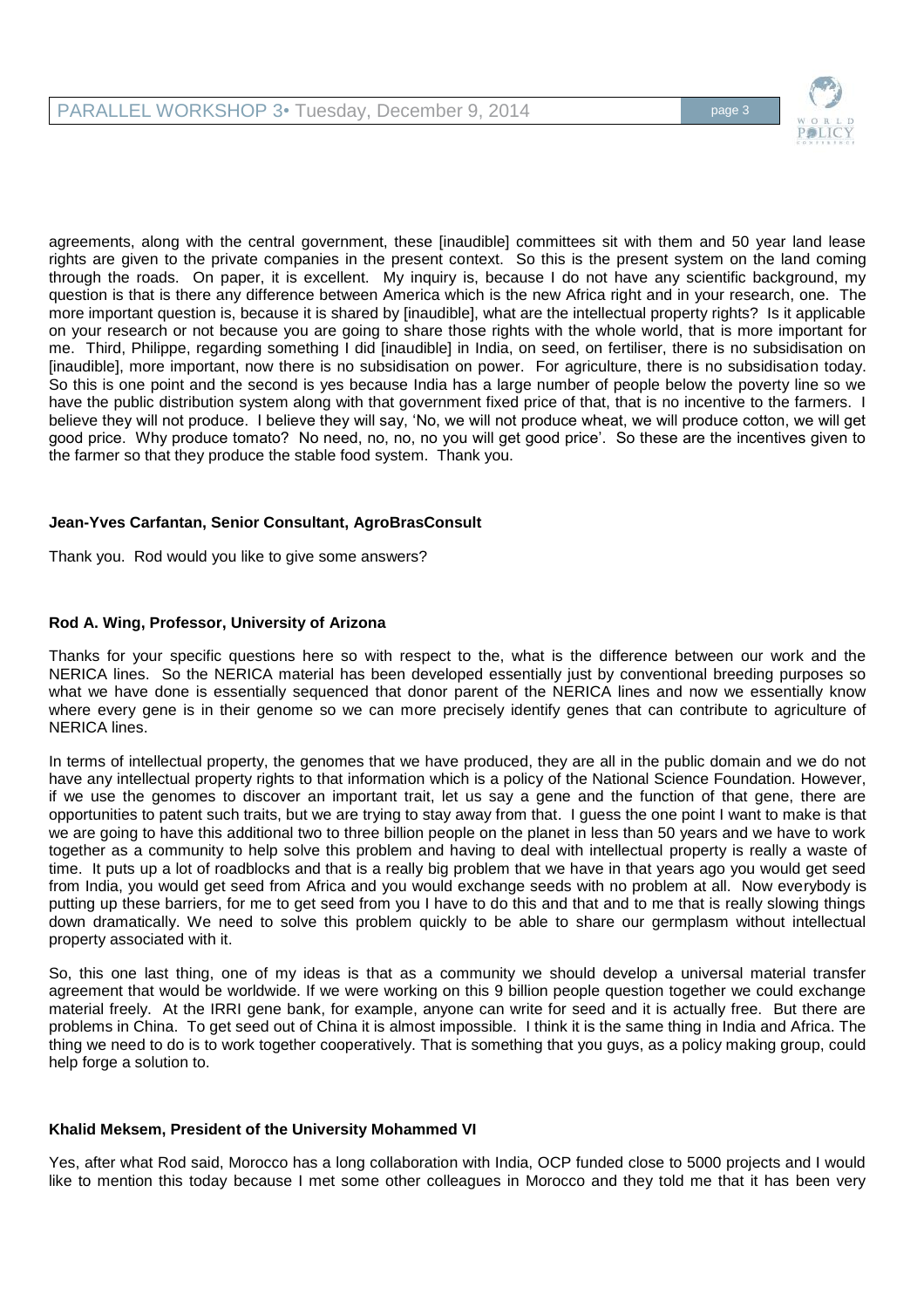

difficult to get legume seeds out of India. So if we are going to, as Rod said, to solve the 9 billion or even 10 billion question I think we would like to see more collaborations from India and China in actually releasing what belongs to the Human race; this is us, this is ours, being human does not know any passports, any borders. We used to think it is Africa's problem, I can tell you one thing from my own experience, when I was growing up in the 70s in Morocco it was very hard to see any Chinese, the only Chinese I knew was Bruce Lee from the movies. It was very hard to see any Africans, you know, today you walk on the streets of Casablanca or Tangier, you see a lot of Chinese, you see a lot of Africans and fortunately my fellow Africans and they are brothers, they are there for a reason because they want to migrate to Europe. So, in the world that we live in we have to provide stability to everybody because it is a common problem, we have to work on it together. So, therefore I think the question of seeds, it should be really open access to everyone and no governmental agencies should say, 'No, this is ours' and most of the time when you talk to the officials they tell you: 'We do not have a policy' so maybe it is those people who were asked that do not want to release those seeds. So that is number one.

Number two, going back to farm policy and economics, for example, what we see today in Africa is the growth of two kinds of farmers. You have the entrepreneur farmer who knows when to plant, when to enter the market and he is very well informed. So that farmer, for example I give you the example of veggies and legumes, so the price of watermelon when you enter the market in Morocco is MAD 10 a kilogram which is close to USD 1.20/kg if you enter at certain dates. Now if you are just two weeks later the price will drop 10 times. So, I join you Philippe in a way that governments should do something to guarantee certain prices because what happens, a farmer who enters in the first two weeks will make most of the profit, the one who is left behind will not make any profit. He will most likely loose his investment and we see this more and more so there is this huge gap between those who are informed and I give the example of Morocco because I know it very well, but I am sure in other parts of Africa it is the same thing. So really there should be more and more involvement by governmental agencies to guarantee certain prices that will guarantee that the farmer will stay alive. Sometimes it is not a question of making him rich, it is keeping him alive. So keeping a farmer alive is something that is going to be very hard in the future because what we have seen lately is the politic of China for example going to Africa and competing with, not with the rich Africans, with the poor Africans. So we have seen this in the case of, for example, poultry, chickens so the Chinese they would go and compete with farmers that raise chickens in Africa because they will bring most of their feed in all the low cost so that their chicken is cheaper than the African raised chicken. That creates a lot of confrontation between what China is bringing and what the Africans want. Really if this is the way we are going to help Africa, I would say, 'Leave Africa for itself'. Do not bring this kind of competitiveness because all what you will do is destroy more of Africa, destabilise Africa and remove the Africans from their land to take advantage of their resources. So the politic of agriculture has always been a major issue whether it is in highly developed countries or countries that are trying to figure out where to go and in Africa it has been a real issue, especially in the last years because everybody sees Africa as: this is where I can make my 5, 8, 10% profit and thinking about profit, we do not think about sustainability. Thinking only about profit we do not think about the people so we think more about how much I am going to take away from this continent. We should think, 'What can I do together with this continent to make profit without hurting the locals but putting also some wealth in their pocket that they can also buy my other products'. Thank you.

## **Jean-Yves Carfantan, Senior Consultant, AgroBrasConsult**

Any other comment, we still have five minutes.

## **Philippe Chalmin, Professor, Paris-Dauphine University**

If I may, on the problem of property rights on genes and seeds, I think this is of the utmost importance. One of the reasons why the green revolution was a success, if you remember, was it went through institutions like [inaudible] which were funded by non profit organisations, namely Ford and Rockefeller Foundation. It seems to me, I do not know everything about your activity but nowadays it is far more costly, far more capital intensive to develop new seeds. Of course I am taking the general example, because I do think, you did not speak, you are politically correct, you did